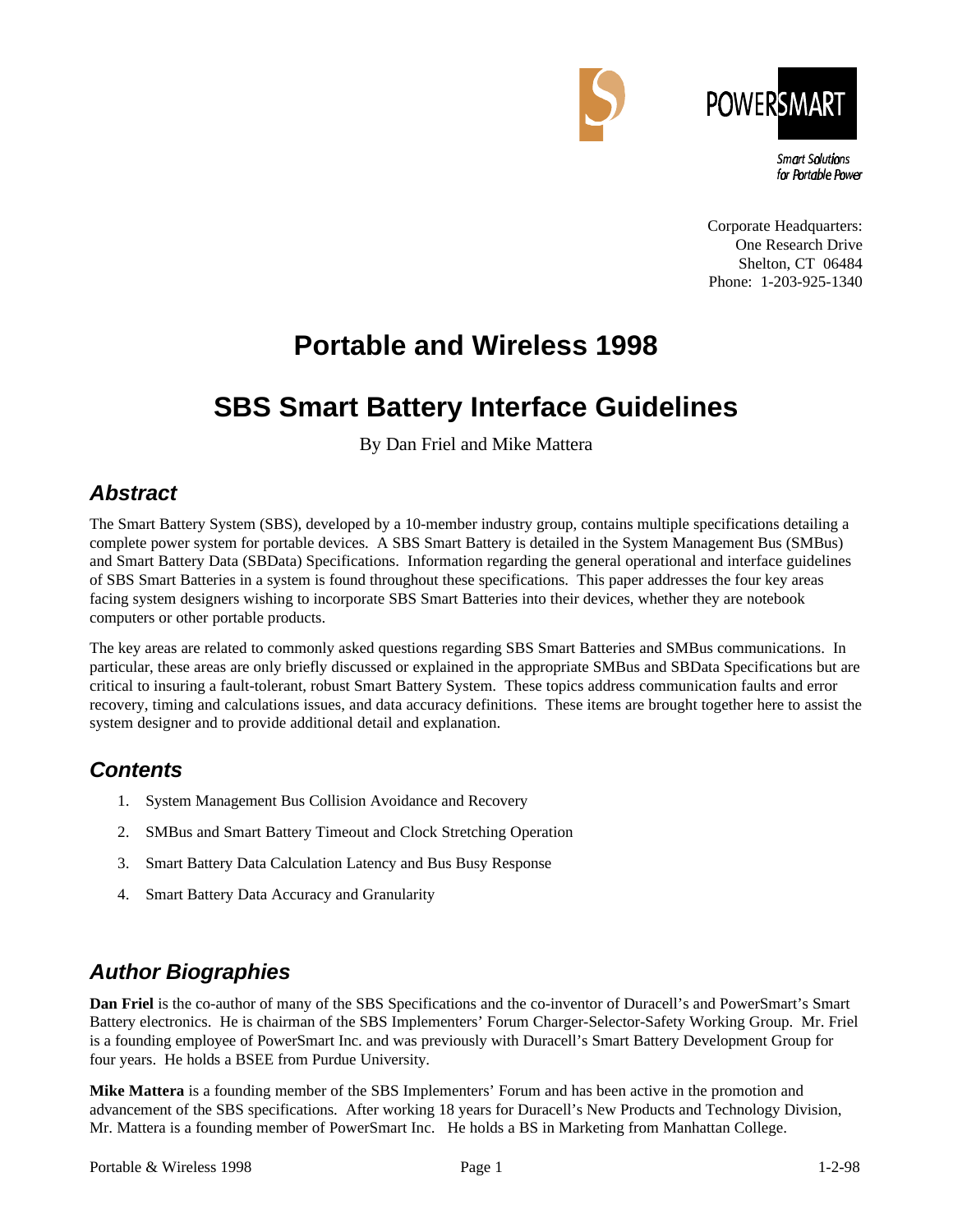## **SBS Smart Battery Interface Guidelines**

#### **System Management Bus Collision Avoidance and Recovery**

The SMBus is a derivative of the  $I^2C$  or Inter-IC bus developed by Philips Semiconductor. The differences between the SMBus and  $I^2C$  are primarily logic level thresholds and similar electrical parameters. The collision avoidance and recovery techniques, however, are identical. The bus is a true multi-master wired-OR system if all the associated components correctly adhere to the specifications. However, in some systems, a multi-master arrangement is not implemented, or not implemented correctly, and there are issues with collision and recovery that must be addressed.

The I<sup>2</sup>C Specification details the approach used to prevent collision (arbitration) on a wired-OR system: that is that the bus lines must be monitored by the device attempting to drive the bus. Any output that does not coincide with the monitor input is therefore a potential collision and must follow the rules of arbitration. For example, if a device is attempting to drive the bus with a logic HI yet this device's bus monitor input reads a logic LOW, then some other device is driving the bus and the first device must completely release the bus (both lines.) More detail on device arbitration rules can be found in the Philips Semiconductor publications 'The  $I<sup>2</sup>C$ -bus and How to Use It.'

Another key point in preventing bus collisions is the ability to determine if the SMBus is idle and available. This can be accomplished in two basic ways: by measuring the time the bus lines are both at logic HI, or by watching for START and STOP conditions (primarily STOP conditions) on the bus itself.

Both methods have issues, which must be considered during system design. First, the HI time for the CLOCK and DATA bus lines is specified at 50 uSec but is not always observed by all system components, particularly microcontrollers which may have interrupt routines. Secondly, if a collision or communications fault occurs, a STOP condition may not be issued.

The advised method is therefore to generate a 'bus reset' whenever a collision is suspected or some other communication fault occurs. The 'bus reset' will not only help avoid additional collisions but will also allow the SMBus and all attached devices to correctly recover. This is also suggested when conditions on the bus are unknown or could be corrupted, such as when the bus is first poweredup, when a new device is attached or removed, or when a bus switch (as through a Smart Battery Selector) has occurred.

A 'bus reset' is simply a START condition followed by a minimum 5 uSec delay followed immediately by a STOP condition and then an idle bus (both lines HI) for 50 uSec minimum. Any device that is already in a communication will accept the START condition as a possible Repeated-START while the associated STOP will then end the communication and return the bus to an idle condition. It is suggested, however, that this only be attempted when it is believed that the bus is already idle but that all devices may not be aware that the bus is idle. This 'bus reset' procedure will insure that all devices see a valid START and STOP condition and that the bus is again idle.

PowerSmart ICs and modules use the presence of a STOP condition to determine if the SMBus is idle. It is suggested that a 'bus reset' procedure be used whenever a Smart Battery is attached or removed from a system.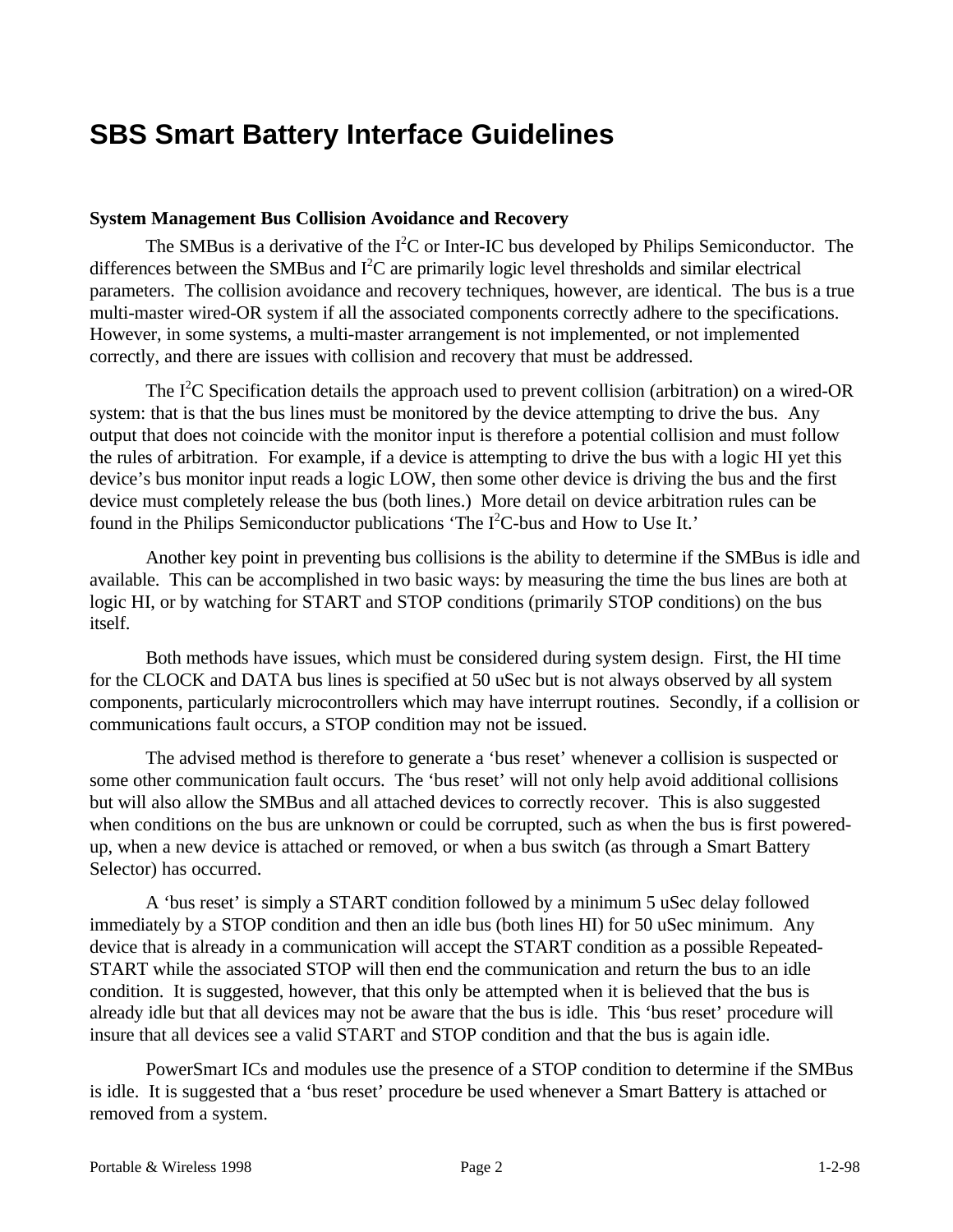### **SMBus and Smart Battery Timeout and Clock Stretching Operation**

The Smart Battery Data Specification, originally co-written by Duracell and Intel, details the operation of a Smart Battery which reports data over the SMBus to a Host device requesting the data. The System Management Bus Specification indicates how the data transfer is to occur, which protocols to use, and how errors should be handled.

One particular aspect of the SMBus that is different from the base  $I<sup>2</sup>C$  specification is the area of Timeouts and Clock Delays. There are three such values listed in the specification, a general Timeout value for devices ( $T_{\text{TMEOUT}}$ ); one specifically for slave devices ( $T_{\text{LOW:SEXT}}$ ); and one specifically for master devices  $(T_{LOW:MEXT})$ . All deal with delays in the timing of the CLOCK signal.

Each of these values has a specific use and meaning for SMBus devices although originally they were developed for the Smart Battery in particular. Due to the nature of the Smart Battery itself and the need to conserve power and perform continuous calculations, these timeout values were created to assist the Smart Battery SMBus device. Other devices with similar constraints may also employ these values without penalty.

The  $T_{\text{TMEOUT}}$  value is really a signaling mechanism which is used to cause the requesting device (Host Master) to end the communication transfer and generate a STOP condition. It is commonly used by a Slave device when the Slave has decided it cannot complete the communication request and must end the transfer prematurely. Normally, as per the SMBus and  $I<sup>2</sup>C$  specifications, the Slave device would simply generate a NACK (Not Acknowledge) at the next opportunity. However, if the Slave was in the process of sending data to the Master, then the Slave does not control the ACK since the ACK is being used by the Master to confirm receipt of the data from the Slave. (This is from the SMBus Read Word and Read Block protocols.) In this case (when the ACK is not available to the Slave) then the Slave may cause a  $T_{\text{TMEOUT}}$  condition by holding the CLOCK line LOW for a minimum of 25 mSec and a maximum of 35 mSec. The Master must recognize this  $T_{\text{THH}\odot\text{UT}}$  condition and after the CLOCK line is released by the Slave, the Master must generate a STOP condition to formally end the communication transfer.  $T_{\text{TMEOUT}}$  must occur over one complete CLOCK interval, not successive CLOCK intervals.

The  $T_{LOW:SEXT}$  time is the maximum time a Slave device may extend or hold the CLOCK line LOW before a  $T_{\text{TMEOUT}}$  would occur. This delay is to allow the Slave device time to perform a calculation to obtain the requested data. Typically  $T_{LOW:SEXT}$  occurs all within one CLOCK interval and after the last Slave address in a Read transaction, but it is possible to occur over multiple CLOCK intervals and therefore is cumulative.

The  $T_{\text{IMEOUT}}$  value and  $T_{\text{LOW:SEXT}}$  values are intrinsically tied and basically indicate the same timing value. The maximum for  $T_{LOW:SEXT}$  (25 mSec) is the minimum for  $T_{TIMEOUT}$ . The  $T_{LOW:SEXT}$  and T<sub>TIMEOUT</sub> values share a common point but care must be taken not to design device timing too close to these endpoints. A typical minimum for  $T_{\text{TIMEOUT}}$  is 27 mSec and a typical maximum for  $T_{\text{LOW:SEXT}}$  is 23 mSec. This provides a few mSec buffer to make recognition of the timing values easier.

The  $T_{LOW:MEXT}$  time is identical in purpose to the  $T_{LOW:SEXT}$  time but shorter and specifically aimed at Master devices in an effort to minimize bus delays. As with  $T_{LOW:SEXT}$ , it is the minimum time that a Master may hold the CLOCK line before a Slave may consider the Master to have failed during the communication transfer. In essence, a  $T_{\text{low-MEXT}}$  beyond 10 mSec is similar to a  $T_{\text{TMFGIIT}}$  for a Slave device. It indicates that the communication transfer is invalid or a fault has occurred and that the Slave should release any control over the SMBus lines and wait for a new transfer.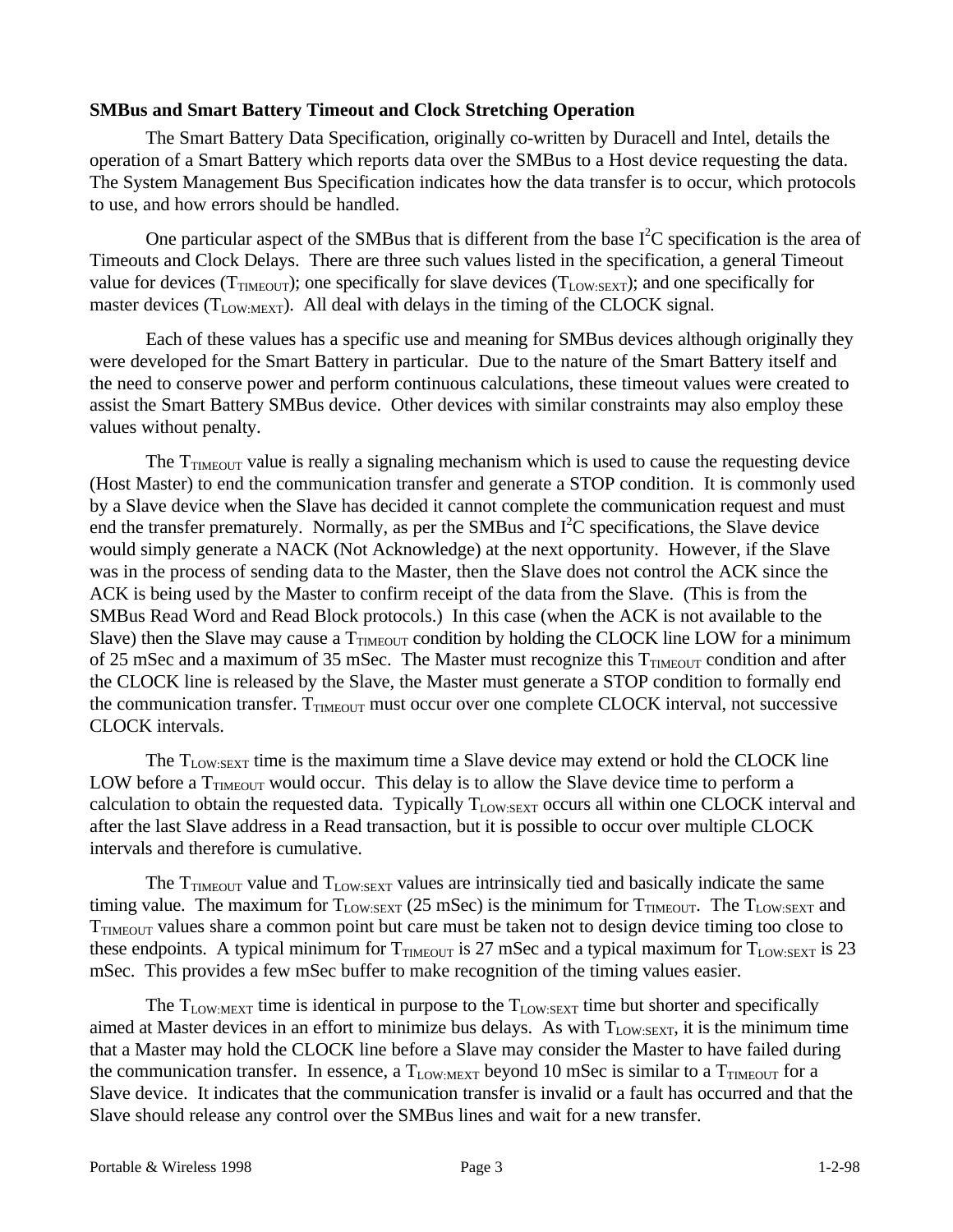#### **Smart Battery Data Calculation Latency and Bus Busy Response**

The Smart Battery Data (SBData) Specification details the various data values which a Smart Battery is expected to return to a Host device which may request such data points. These include the battery voltage, current, and temperature values but also much more useful information which can be used to provide better system power management, not only for the battery itself but for other components in the system.

In the process of calculating these SBData values, the Smart Battery requires some processing time to perform the requested calculations. Additionally, the Smart Battery needs time to update internal registers with values related to calculations for state-of-charge and similar items. These two requirements are the cause of 'latency' and 'bus busy' factors common with Smart Batteries.

Regarding 'latency,' there are specific limits to the time a Smart Battery may take to report back the data requested. The SMBus Read Word and Read Block protocols are complete communication transfer protocols where the requested and the returned data are contained in the same communication. In order to provide calculation time for the Smart Battery, the delay must be integrated into the actual communications protocols. This is the purpose of CLOCK stretching and the use of the  $T_{LOW:SEXT}$ timing parameter. This parameter allows up to 25 mSec for a Slave device to calculate a data value during a Read Word or Read Block transfer. This is commonly referred to as the 'latency' of response of the Smart Battery.

Typically this 'latency' is minimal, requiring only a few mSec to as much as 10 mSec. However some SBData values which operate on Host specified data, such as AtRate functions, may take up to 20 mSec. The AtRateTimeToEmpty is a good example: The Host Master first uses a Write Word protocol to send the Smart Battery an AtRate discharge value in mA or mW. Next, the Host Master requests via a Read Word protocol the Smart Battery's calculated AtRateTimeToEmpty value. The Smart Battery must first use the previously written AtRate value, make any needed conversions for mA or mW, check the present state-of-charge information, calculate a new run time based on the AtRate value, and then report the requested value. This whole process may require quite a few instruction cycles of the processor inside the Smart Battery.

Another fact of Smart Battery operation is the need to update internal registers to compensate for changes in state-of-charge. As the Smart Battery is operating it continually monitors the voltage, current, and temperature of the cells in the particular battery. These measurements are then used with other pre-defined and learned values to calculate an internal state-of-charge value. (Other values are also calculated but this is the simplified example.)

All these internal calculations again require a particular amount of processor time to be performed. The time required typically prevents the internal processor from handling other functions, such as SBData requests over the SMBus, while updating the state-of-charge. This is the cause of the 'bus busy' condition common in Smart Batteries. For some interval of time there is a portion of that time which is used for these internal calculations and therefore SBData requests are not processed.

During these 'bus busy' intervals, the Smart Battery must still Acknowledge (ACK) its own address but it may choose to generate a Not Acknowledge (NACK) at the Command Code or any byte following the first address ACK. Similarly, the Smart Battery may instead decide to generate a Timeout condition by holding the CLOCK line LOW for greater than the  $T_{\text{TMEOUT}}$  period of 25 mSec. Either method is acceptable and in both cases the Host Master device is required to generate a valid STOP condition to terminate the request. Since the 'bus busy' interval is periodic, it is best for a Host Master to not make SBData requests at a simple periodic rate.